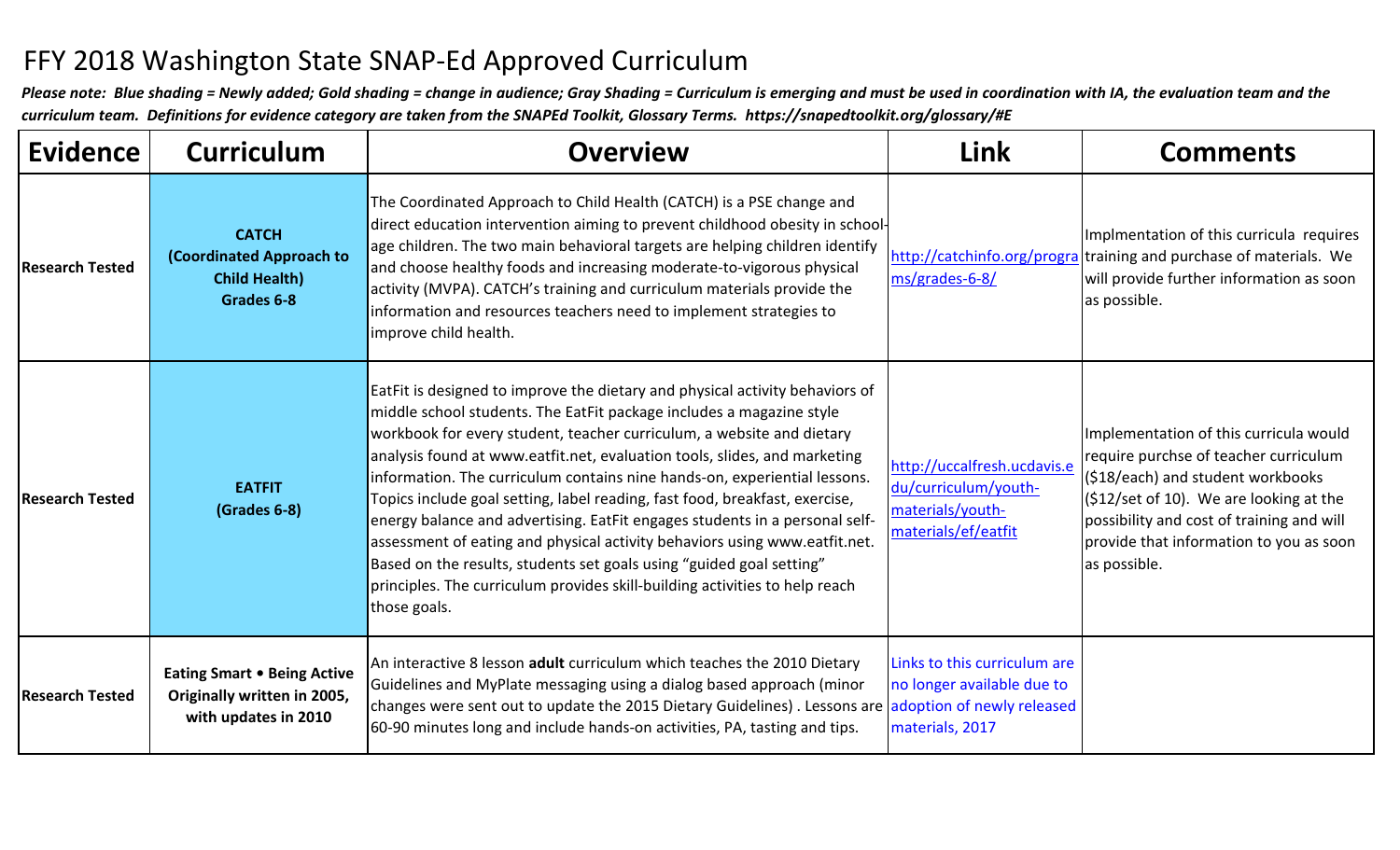| <b>Evidence</b>        | <b>Curriculum</b>                                          | <b>Overview</b>                                                                                                                                                                                                                                                                                                                                                                                                                                                                                                                                             | Link                                                                                                       | <b>Comments</b> |
|------------------------|------------------------------------------------------------|-------------------------------------------------------------------------------------------------------------------------------------------------------------------------------------------------------------------------------------------------------------------------------------------------------------------------------------------------------------------------------------------------------------------------------------------------------------------------------------------------------------------------------------------------------------|------------------------------------------------------------------------------------------------------------|-----------------|
| <b>Research Tested</b> | <b>Nutrition to Grow On-</b><br>Grades 4-6                 | Teaches children and their families about nutrition through garden<br>activities. Science, math, language arts, history, environmental studies,<br>nutrition and health are reinforced. The curriculum is written for upper<br>elementary aged students.                                                                                                                                                                                                                                                                                                    | http://www.cde.ca.gov/ls/<br>nu/he/nrttogrow.asp                                                           |                 |
| <b>Research Tested</b> | ReFresh -<br>Grades 4-5                                    | The ReFresh curriculum was developed by the University of Maryland<br>Extension, Food Supplement Nutrition Education Program (FSNE) for<br>implementation in 4th and 5th grade classrooms. This curriculum focuses<br>on encouraging students to consume more fruits, vegetables, and whole<br>grains and being more physically active. Refresh places the focus on<br>increasing exposure to fruits, vegetables, and whole grains through<br>activities, food demonstrations, and tastings.                                                                | https://extension.umd.edu<br>/sites/default/files/ docs/p<br>ublications/ReFreshFullCur<br>riculum2013.pdf |                 |
| <b>Evidence Based</b>  | <b>Cooking Matters</b>                                     | Cooking Matters promotes healthy eating through educational tools, hands-<br>on cooking courses, and interactive grocery store tours. Participants learn<br>to shop smarter, use nutritional information to make healthier choices, and www.cookingmatters.org<br>cook affordable meals. "At the Store" uses brand names and promotes<br>Walmart. Must provide disclaimer before presenting.                                                                                                                                                                |                                                                                                            |                 |
| <b>Evidence Based</b>  | <b>Eating Smart . Being Active</b><br><b>2017 Revision</b> | An interactive 9 lesson adult curriculum which teaches the 2015 Dietary<br>Guidelines and MyPlate messaging using a dialogue-based approach.<br>Lessons are 60-90 minutes long. Each of the 9 lessons is designed to be<br>taught in sequential order, building on previous lesson content. Lesson<br>content includes physical activity, nutrition, healthy lifestyle choices, food<br>preparation (cooking skill development), food safety, and food resource<br>management. Food demonstrations and educator-prepared tasting are no<br>longer included. | http://eatingsmartbeingactiv<br>e.colostate.edu/                                                           |                 |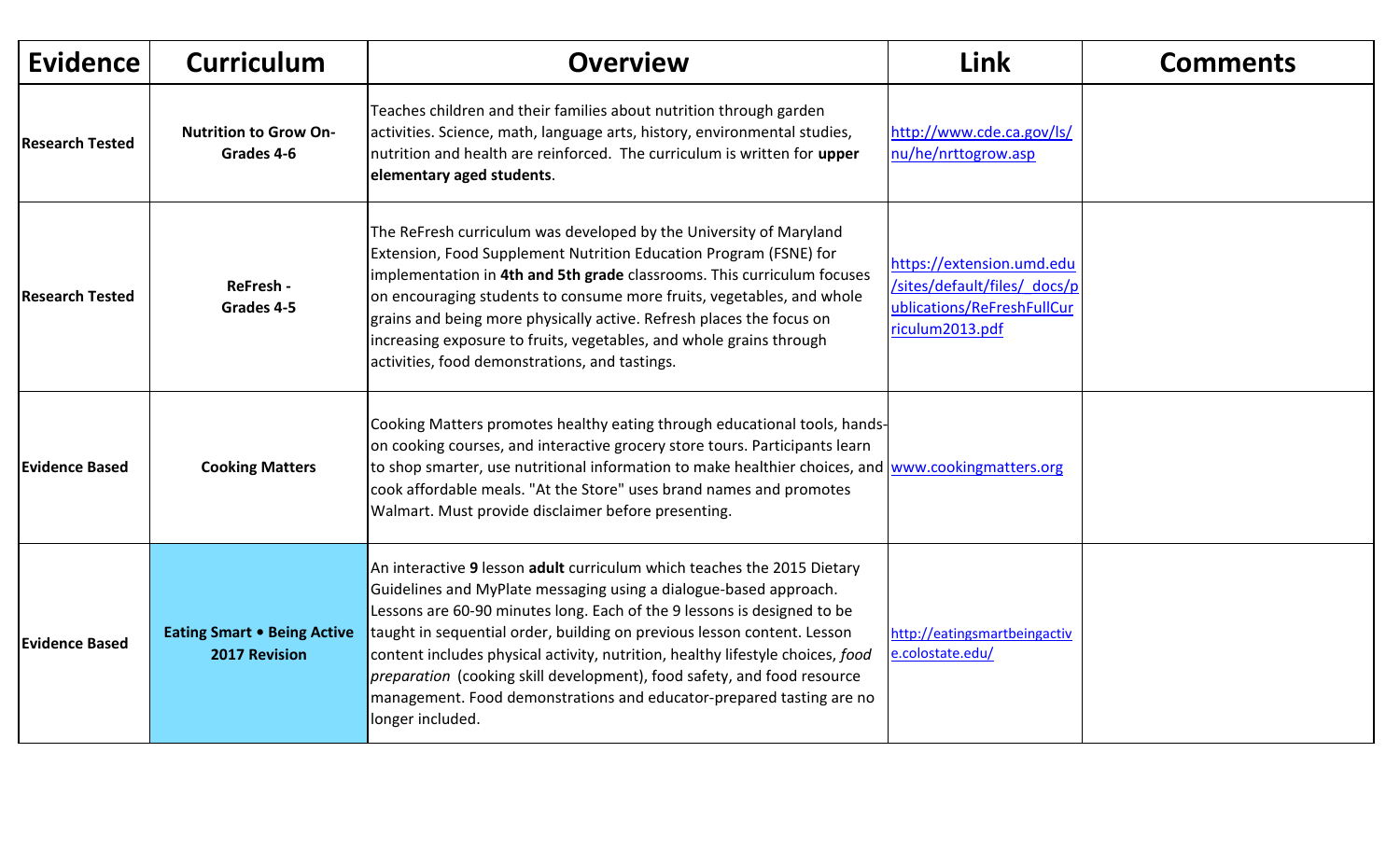| <b>Evidence</b>       | <b>Curriculum</b>                                    | <b>Overview</b>                                                                                                                                                                                                                                                                                                                                                                                                                                                                                                                                                                                                                                                                                                                                                                                                                             | Link                                                                              | <b>Comments</b> |
|-----------------------|------------------------------------------------------|---------------------------------------------------------------------------------------------------------------------------------------------------------------------------------------------------------------------------------------------------------------------------------------------------------------------------------------------------------------------------------------------------------------------------------------------------------------------------------------------------------------------------------------------------------------------------------------------------------------------------------------------------------------------------------------------------------------------------------------------------------------------------------------------------------------------------------------------|-----------------------------------------------------------------------------------|-----------------|
| Evidence Based        | <b>Eating Smart . Being Active</b><br><b>Lessons</b> | EBSA contains three maternal and infant nutrition lessons as a supplement<br>either ESBA core curriculum. These lessons are Eating Smart and Being<br>Active During Pregnancy, Feeding Your New Baby, and Feeding Your Baby<br>Solid Foods. The pregnancy lesson is designed to be taught early in<br>pregnancy and covers topics about seeing a healthcare provider regularly,<br>2017 Revision, Plus Pregnancy eating healthy and being active during pregnancy, and combating common<br>pregnancy discomforts. The new baby lesson covers information about<br>breastfeeding and formula feeding to aid women late in their pregnancies<br>In deciding how to feed their babies. The solid food lesson is designed to<br>be taught to mothers of young infants and provides information regarding<br>how and what introduce solid foods. | http://eatingsmartbeingactiv<br>e.colostate.edu/                                  |                 |
| <b>Evidence Based</b> | <b>Healthy Habits for Life</b>                       | Healthy Habits for Life is a direct education and social marketing initiative<br>designed to help parents and caregivers encourage children to build<br>healthy habits early. The initiative features Sesame Street friends who<br>model fun ways to move and play and encourage children to explore and<br>enjoy healthy foods. Since 2004, messages about nutrition and exercise<br>have been integrated into Sesame Street as part of the Healthy Habits for<br>Life initiative. In 2006, multimedia outreach kits that include classroom<br>activities, simple recipes, a storybook, and a DVD of The Get Healthy<br>Now Show! were delivered to child care centers.                                                                                                                                                                    | https://snapedtoolkit.org/i<br>nterventions/programs/he<br>althy-habits-for-life/ |                 |
| <b>Evidence Based</b> | <b>Media Smart Youth</b>                             | Interactive after-school education program for ages 11-13 about media and<br>how it can affect health, especially nutrition and PA. 10 (90-minute) lessons www.nichd.nih.gov/msy/ab<br>plus a major project, DVD included. Pre- and post-assessments and<br>optional T-shirt activity.                                                                                                                                                                                                                                                                                                                                                                                                                                                                                                                                                      | out/Pages/default.aspx                                                            |                 |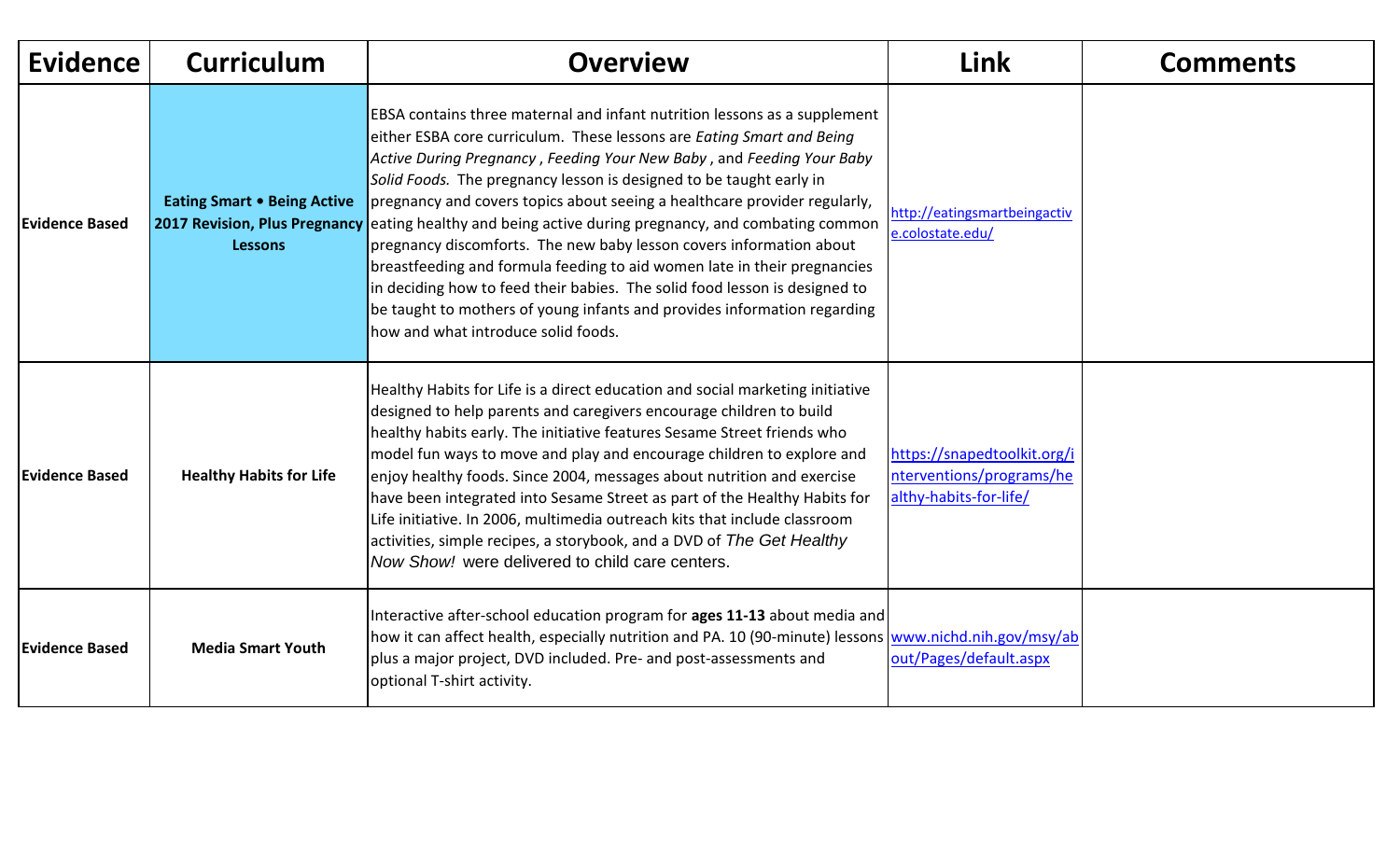| <b>Evidence</b>        | <b>Curriculum</b>                                  | <b>Overview</b>                                                                                                                                                                                                                                                                                                                                                                                                                                                                                                                                                                                                                                                                                       | <b>Link</b>                                                                                            | <b>Comments</b> |
|------------------------|----------------------------------------------------|-------------------------------------------------------------------------------------------------------------------------------------------------------------------------------------------------------------------------------------------------------------------------------------------------------------------------------------------------------------------------------------------------------------------------------------------------------------------------------------------------------------------------------------------------------------------------------------------------------------------------------------------------------------------------------------------------------|--------------------------------------------------------------------------------------------------------|-----------------|
| <b>Evidence Based</b>  | Pick a Better Snack & Act -<br>Grades K-3          | These lessons are designed to encourage an increase in consumption of<br>vegetables and fruits and to use them for healthy snack choices. The<br>educator lessons for grades K-3 are designed to be taught by a nutrition<br>educator. Each promotes a fruit or vegetable and engages students in<br>experiential learning through a food tasting. All lesson components are<br>provided at no cost including copy-ready handouts. These monthly lessons<br>are coordinated with the Pick a better snackTM BINGO cards. Support<br>materials including BINGO cards, fact sheets, family newsletters and<br>corresponding lessons designed for classroom teachers can also be found<br>on the website. | http://idph.iowa.gov/inn/p<br>ick-a-better-snack;<br>https://www.educateiowa.<br>gov/physical-activity |                 |
| Evidence Based         | <b>Rethink Your Drink-Adults</b>                   | This is a one-hour, interactive lessons that focuses on defining healthy<br>beverages, reading nutrition facts labels and finding different types of<br>sugar in the ingredients list on products. Handouts are provided in both<br>English and Spanish.                                                                                                                                                                                                                                                                                                                                                                                                                                              | http://www.cdph.ca.gov/pr<br>ograms/cpns/Pages/Rethin<br>kYourDrinkCurriculum.aspx                     |                 |
| <b>Practice Tested</b> | Eat Well Play Hard in<br><b>Childcare Settings</b> | Eat Well Play Hard in Child Care Settings (EWPHCCS) is a direct education<br>and PSE change intervention that focuses on improving the nutrition and<br>physical activity behaviors of pre-school age children and their<br>parents/caregivers by using educational strategies and skill building<br>activities to promote healthy behavior change. The intervention also builds  well-play-hard-in-child-care-<br>social support within the child care environment by including teachers and<br>care providers in lessons and encouraging positive role-modeling and<br>classroom reinforcement of nutrition and physical activity messages.                                                         | https://snapedtoolkit.org/i<br>nterventions/programs/eat-<br>settings-ewphccs/                         |                 |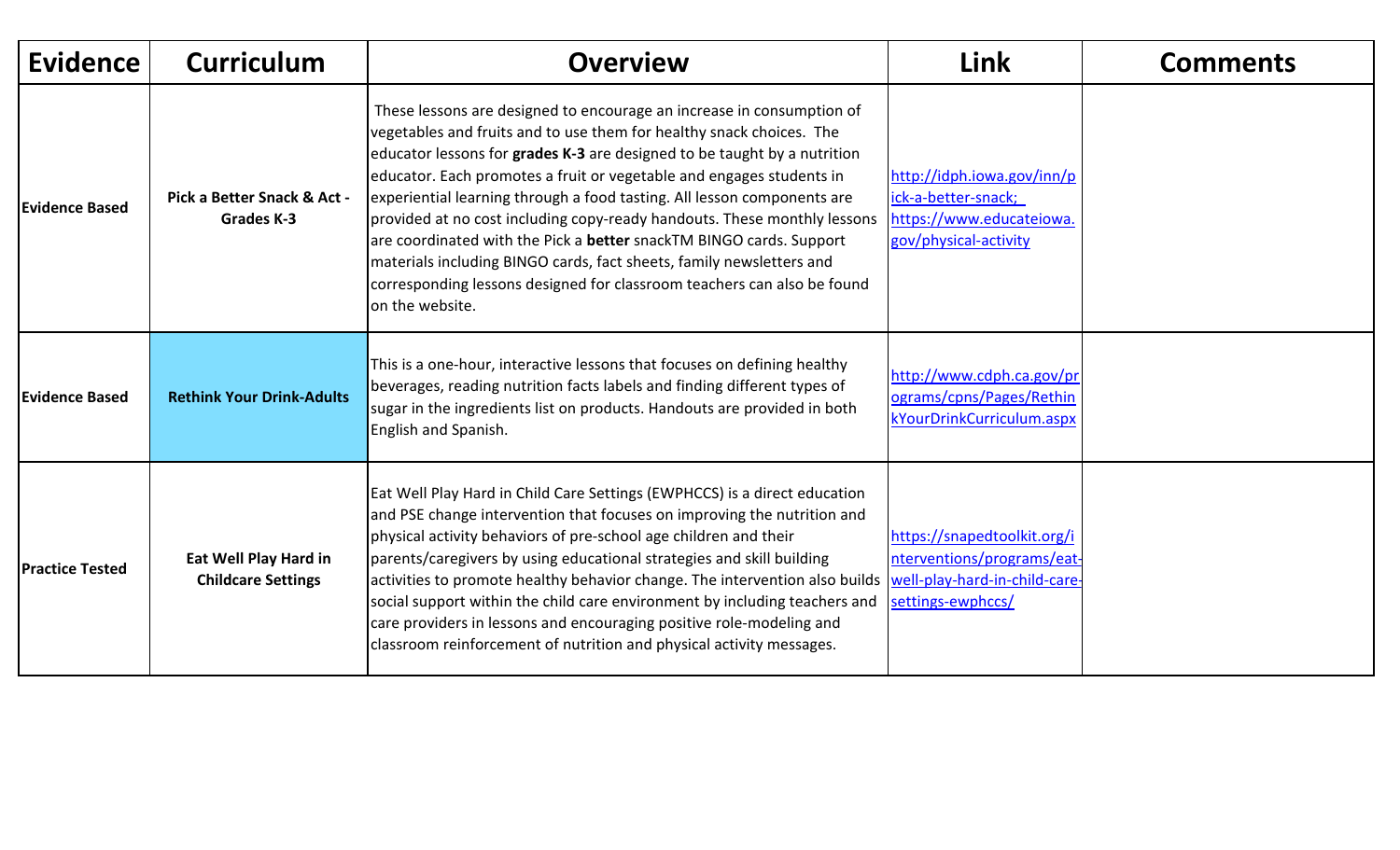| <b>Evidence</b>        | <b>Curriculum</b>                                              | <b>Overview</b>                                                                                                                                                                                                                                                                                                                                                                                                                                                                                                                                                                                                                                                                                                                                                                                                                                                                                                                                                                                 | Link                                                                                                  | <b>Comments</b> |
|------------------------|----------------------------------------------------------------|-------------------------------------------------------------------------------------------------------------------------------------------------------------------------------------------------------------------------------------------------------------------------------------------------------------------------------------------------------------------------------------------------------------------------------------------------------------------------------------------------------------------------------------------------------------------------------------------------------------------------------------------------------------------------------------------------------------------------------------------------------------------------------------------------------------------------------------------------------------------------------------------------------------------------------------------------------------------------------------------------|-------------------------------------------------------------------------------------------------------|-----------------|
| <b>Practice Tested</b> | <b>CHFFF: Choose Health, Food,</b><br>Fun & Fitness-Grades 3-6 | Choose Health: Food, Fun, and Fitness (CHFFF) is an award-winning,<br>comprehensive nutrition and fitness curriculum composed of six hands-on<br>lessons for 8-12-year-olds (3rd-6th graders). Developed by Cornell<br>University's Division of Nutritional Sciences in collaboration with Cornell<br>Cooperative Extension's 4-H Youth Development Program, CHFFF uses<br>experiential learning to teach healthy eating and active play, targeting<br>behaviors research shows to be most important for preventing childhood<br>obesity and chronic disease. Topics include replacing sweetened drinks<br>with low-fat milk and water, eating more vegetables, fruits, and whole<br>grains, eating fewer high-fat and high-sugar foods, and playing actively 60<br>minutes a day. CHFFF is intended for use by Cooperative Extension<br>educators and others with a background in nutrition and experience<br>working with youth, and is aimed at a suggested group size of 10-12<br>children. | http://fnec.cornell.edu/for-<br>partners/curricula/chfff/                                             |                 |
| <b>Practice Tested</b> | <b>Growing Healthy Habits-</b><br>Grades K-5                   | The Growing Healthy Habits curriculum aims to use gardening as a tool to<br>teach about nutrition, and to encourage students to consume more fruits<br>and vegetables, and increase physical activity. Each lesson unit includes<br>educator handouts, lesson plans, a journal entry activity, and a taste<br>testing.                                                                                                                                                                                                                                                                                                                                                                                                                                                                                                                                                                                                                                                                          | https://eatsmart.umd.edu/<br>resources/curricula/growin<br>g-healthy-habits                           |                 |
| <b>Practice Tested</b> | <b>Choose Health Action Teens</b>                              | Choose Health Action Teens (CHAT) is a program of Cornell Cooperative<br>Extension's 4-H and Nutrition departments. The program integrates youth<br>civic engagement with efforts to encourage healthy lifestyles by engaging<br>teens in teaching healthy eating and active living to younger youth.<br>Educators and adult mentors to recruit, train, and mentor local teens to be<br>CHATs who will teach or co-teach our newly developed nutrition<br>curriculum, Choose Health: Food, Fun, and Fitness to 8-12-year-olds.                                                                                                                                                                                                                                                                                                                                                                                                                                                                  | https://cfacaa.human.corn<br>ell.edu/dns.fnec/files/chat/<br><b>CHAT Facilitator Guide 1</b><br>4.pdf |                 |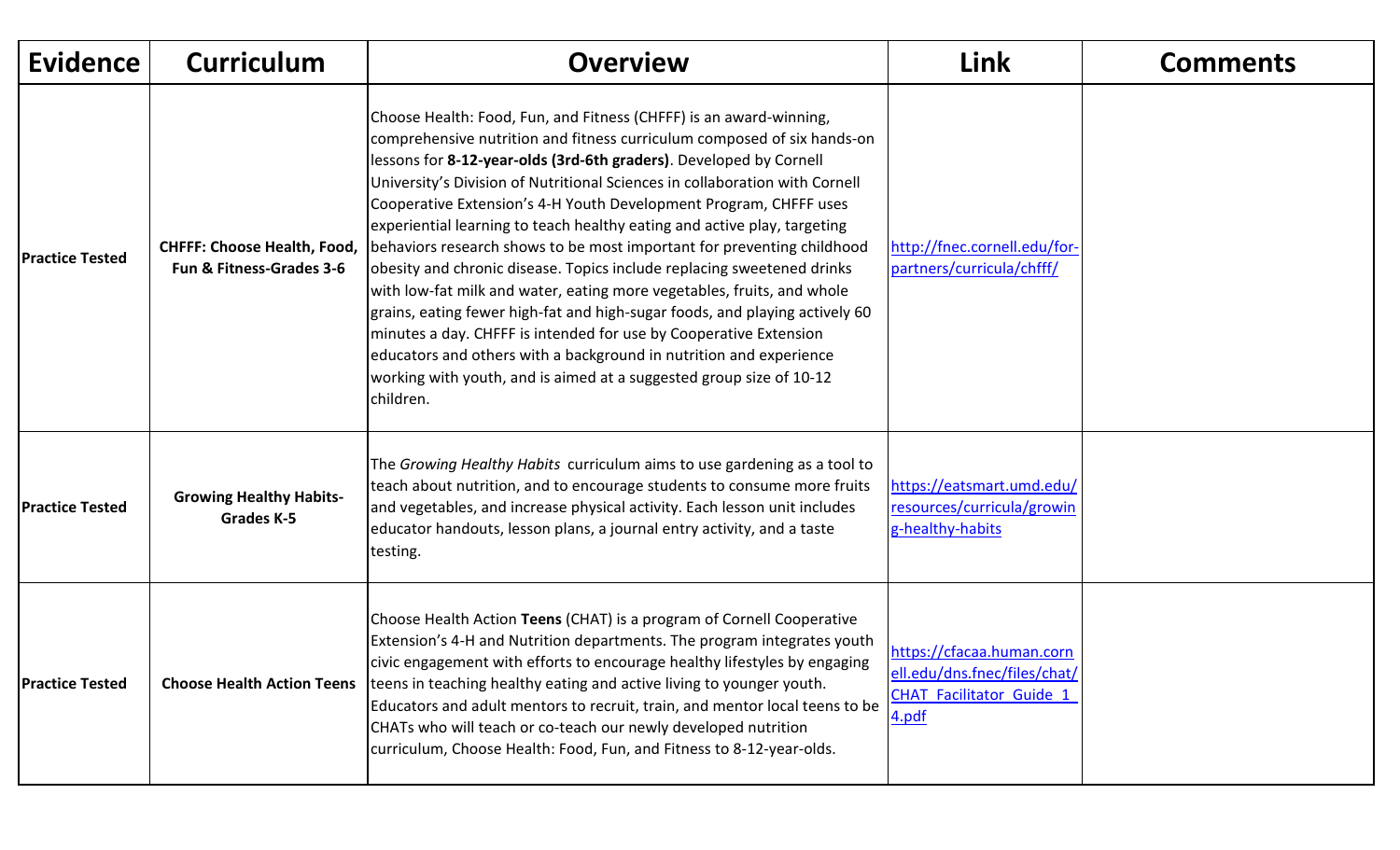| <b>Evidence</b>        | <b>Curriculum</b>                                  | <b>Overview</b>                                                                                                                                                                                                                                                                                                                                                                                                                                                                                                                                                                                                                                                                              | <b>Link</b>                                                                                                          | <b>Comments</b>                                                                                                                                                                                                   |
|------------------------|----------------------------------------------------|----------------------------------------------------------------------------------------------------------------------------------------------------------------------------------------------------------------------------------------------------------------------------------------------------------------------------------------------------------------------------------------------------------------------------------------------------------------------------------------------------------------------------------------------------------------------------------------------------------------------------------------------------------------------------------------------|----------------------------------------------------------------------------------------------------------------------|-------------------------------------------------------------------------------------------------------------------------------------------------------------------------------------------------------------------|
| <b>Practice Tested</b> |                                                    | Cooking Matters at the Store for Adults is a guided grocery store tour that<br>Cooking Matters at the Store teaches low-income adults how to get the most nutrition for their food<br>dollars.                                                                                                                                                                                                                                                                                                                                                                                                                                                                                               | https://cookingmatters.org<br>/at-the-store                                                                          |                                                                                                                                                                                                                   |
| <b>Practice Tested</b> | <b>Cooking Matters in Your</b><br><b>Community</b> | Cooking Matters in Your Community is a free guide to leading a food-based<br>demonstration with adults, kids, teens, or families. It can be used<br>anywhere by any individual. The guide provides simple instructions for<br>planning and leading a demonstration, and includes tools like checklists,<br>sample outlines, and culinary tips. It also contains a wealth of activities,<br>handouts, and recipes.                                                                                                                                                                                                                                                                            | https://cookingmatters.org<br>/in-your-community                                                                     | These lessons are written for use with<br>teens when used with appropriatly<br>chosen activities within the curriculum.<br>There is no charge and materials are<br>downloadable from the Cooking Matters<br>site. |
| <b>Practice Tested</b> | <b>Cooking Matters in Your Food</b><br>Pantry      | A toolkit designed to be a comprehensive instruction guide to encourage<br>healthy food choices within a food pantry or food-bank setting. The toolkit<br>provides tips, activities, and recipes that can be used to execute a<br>successful food-based demonstration while introducing key nutrition and<br>food budgeting messages. All foods included in the activities and recipes<br>provided are chosen based on their accessibility and affordability for the<br>limited-resource families that Cooking Matters and its partner<br>organizations serve. This resource also provides useful tools to help ensure<br>that your pantry can provide healthy foods to the local community. | https://cookingmatters.org<br>/sites/cookingmatters.org/f<br>iles/CMYFP.pdf                                          |                                                                                                                                                                                                                   |
| <b>Practice Tested</b> | <b>Eat Smart, Live Strong</b>                      | Eat Smart, Live Strong is an intervention designed to improve fruit and<br>vegetable consumption and physical activity among 60-74 year olds<br>participating in or eligible for FNS nutrition assistance programs. The<br>intervention can support the efforts of program providers and<br>communities in delivering nutrition education to low-income older adults.<br>This resource was originally released in 2008 and was updated in 2013.                                                                                                                                                                                                                                              | https://snaped.fns.usda.go<br>v/resource-<br>library/nutrition-education-<br>materials-fns/eat-smart-<br>live-strong |                                                                                                                                                                                                                   |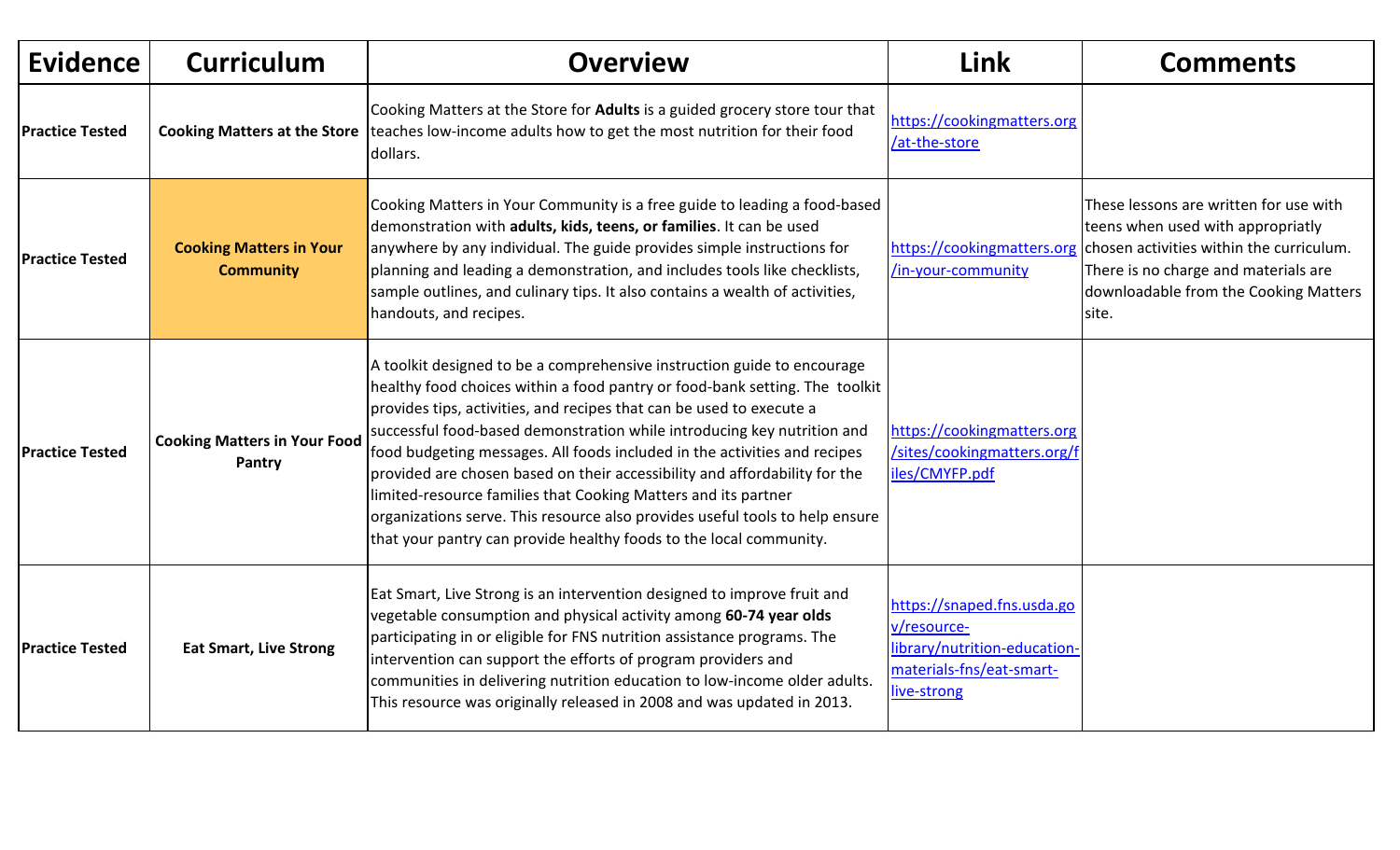| <b>Evidence</b>        | <b>Curriculum</b>                             | <b>Overview</b>                                                                                                                                                                                                                                                                                                                                                                                                                                                                                                                                                                                                                                                                          | Link                                                                                                                                                                       | <b>Comments</b> |
|------------------------|-----------------------------------------------|------------------------------------------------------------------------------------------------------------------------------------------------------------------------------------------------------------------------------------------------------------------------------------------------------------------------------------------------------------------------------------------------------------------------------------------------------------------------------------------------------------------------------------------------------------------------------------------------------------------------------------------------------------------------------------------|----------------------------------------------------------------------------------------------------------------------------------------------------------------------------|-----------------|
| <b>Practice Tested</b> | <b>Exercise Your Options-</b><br>Grades 6 7-8 | Exercise Your Options is skills-based to help students apply problem<br>solving, reasoning, and critical thinking skills for middle-school students.<br>Each lesson uses the same basic framework to maximize student learning:<br>Anticipatory Set to introduce the lesson, Step-by-Step Procedures with<br>Guided Practice, Check for Understanding, and Assessment.                                                                                                                                                                                                                                                                                                                   | http://www.healthyeating.<br>org/Schools/Classroom-<br>Programs/Middle-<br>School.aspx                                                                                     |                 |
| <b>Practice Tested</b> | <b>Family Gardening</b>                       | Family Gardening is a series of 6 lessons focused on healthy eating and<br>basic gardening. Lessons build on each other and connect healthy bodies to<br>growing healthy food in a garden. The lessons are meant to be taught with<br>both parents and children in attendance.                                                                                                                                                                                                                                                                                                                                                                                                           | https://www.he.k-<br>state.edu/fnp/educators/gr<br>aphics-lab-materials/family<br>gardening/family-<br>gardening-handouts/Family<br><b>Gardening-Leaders-</b><br>Guide.pdf |                 |
| <b>Practice Tested</b> | Kids in the Kitchen-<br>Grades 1-10           | Kids in the Kitchen encourages young people to eat healthier meals and<br>snacks as a result of hands-on cooking experiences. Youth participants<br>learn to prepare simple, healthy foods they can make for themselves and<br>their family members. Level A is for 6-9 year olds; Level B is for 10-12 year<br>olds and Level C is for 13-15 year olds. Levels A and B contain seven<br>lessons that cover topics like basic cooking skills, good nutrition, healthy<br>food choices, food safety and physical activity. Level C has eight lessons<br>that cover the topics in Levels A and B as well as a lesson on planning and<br>preparing a complete meal based on USDA's MyPlate. | http://extension.missouri.e<br>du/p/N800                                                                                                                                   |                 |
| <b>Practice Tested</b> | <b>MyPlate in Practice -</b><br>Grade 3       | MyPlate in Practice is a 3rd grade nutrition curriculum developed by WSU<br>Extension Food \$ense. It emphasizes eating healthy to stay healthy, using<br>MyPlate as a guide to help select nutritious foods at every meal.                                                                                                                                                                                                                                                                                                                                                                                                                                                              | https://nutrition.wsu.edu/d<br>urricula/                                                                                                                                   |                 |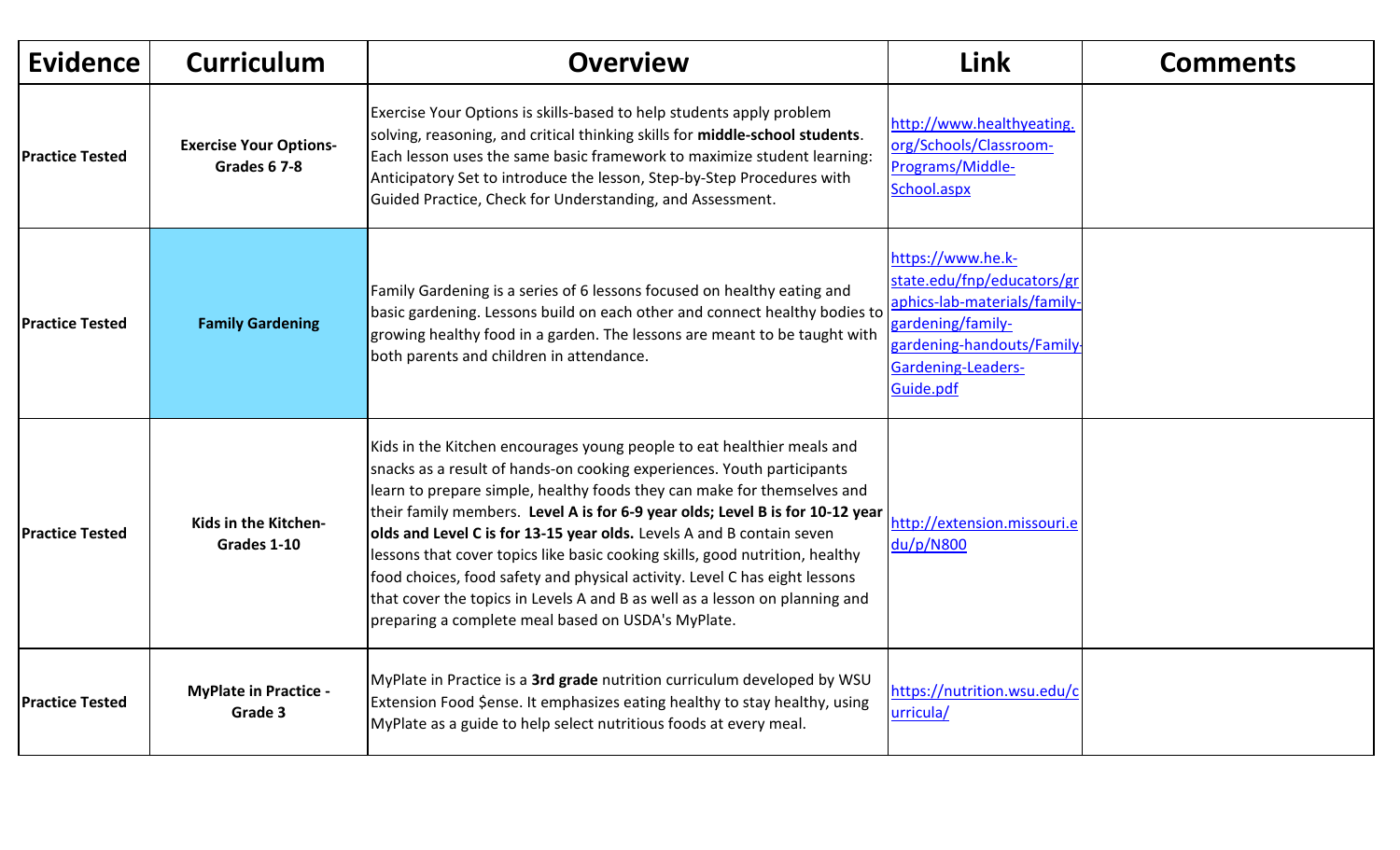| <b>Evidence</b>        | <b>Curriculum</b>                      | <b>Overview</b>                                                                                                                                                                                                                                                                                                                                                                                                                                                                                                                                                                                                            | <b>Link</b>                              | <b>Comments</b>                                                                                                                                                                                                                                                                                                                                                                                                                                                                                                                                                                                          |
|------------------------|----------------------------------------|----------------------------------------------------------------------------------------------------------------------------------------------------------------------------------------------------------------------------------------------------------------------------------------------------------------------------------------------------------------------------------------------------------------------------------------------------------------------------------------------------------------------------------------------------------------------------------------------------------------------------|------------------------------------------|----------------------------------------------------------------------------------------------------------------------------------------------------------------------------------------------------------------------------------------------------------------------------------------------------------------------------------------------------------------------------------------------------------------------------------------------------------------------------------------------------------------------------------------------------------------------------------------------------------|
| <b>Practice Tested</b> | Plan, Shop, Save, Cook<br>Grades 9-12  | Plan, Shop, Save & Cook is an adult nutrition curriculum developed by the<br>University of California's CalFresh Nutrition Education Program and based<br>on a lesson from Eating Smart Being Active.                                                                                                                                                                                                                                                                                                                                                                                                                      | urricula/                                | Several agencies and those involved on<br>the Older Youth Project have<br>recommended we use these lessons with<br>older youth. Many high school students<br>are the primary grocery shoppers and the<br>information contained in these lessons is<br>https://nutrition.wsu.edu/c relavent and useful for this audience. We <br>have a request out to California to<br>approve such use and have a tentative<br>OK. Use of this curriuclum with older<br>youth wil require use of their evaluation<br>tool. Details will be sent to all agencies as<br>soon as we have an agreement with the<br>authors. |
| <b>Practice Tested</b> | <b>Nutrition in Me -</b><br>Grades 3-4 | Practice-based curriculum developed at WSU Extension<br>Chelan/Douglas/Okanogan Counties for grades 3 and 4. Lessons include<br>physical activity and food tasting. Grade 3 emphasizes food safety, physical<br>activity, whole grains, fruits, calcium-rich foods and protein in six lessons.<br>Grade 4 emphasizes MyPlate, label reading, breakfast, beverage choices,<br>lfast foods and media in six lessons.                                                                                                                                                                                                         | https://nutrition.wsu.edu/c<br>urricula/ |                                                                                                                                                                                                                                                                                                                                                                                                                                                                                                                                                                                                          |
| <b>Practice Tested</b> | <b>Read for Health -</b><br>Grades 1-2 | This curriculum was initially developed by the University of Maryland<br>Extension, Supplemental Nutrition Assistance Program Education (SNAP-<br>Ed). Aligned with a state- wide initiative to increase youth and adult literacy<br>skills, particularly with low-income populations, Read for Health uses<br>language arts as a method to teach nutrition and encourage physical<br>activity and healthy eating. This program targets young children and adults<br>in elementary schools, public libraries, child care and community centers.<br>This curriculum for grades 1-2 was revised and tested at WSU Extension. | https://nutrition.wsu.edu/c<br>urricula/ |                                                                                                                                                                                                                                                                                                                                                                                                                                                                                                                                                                                                          |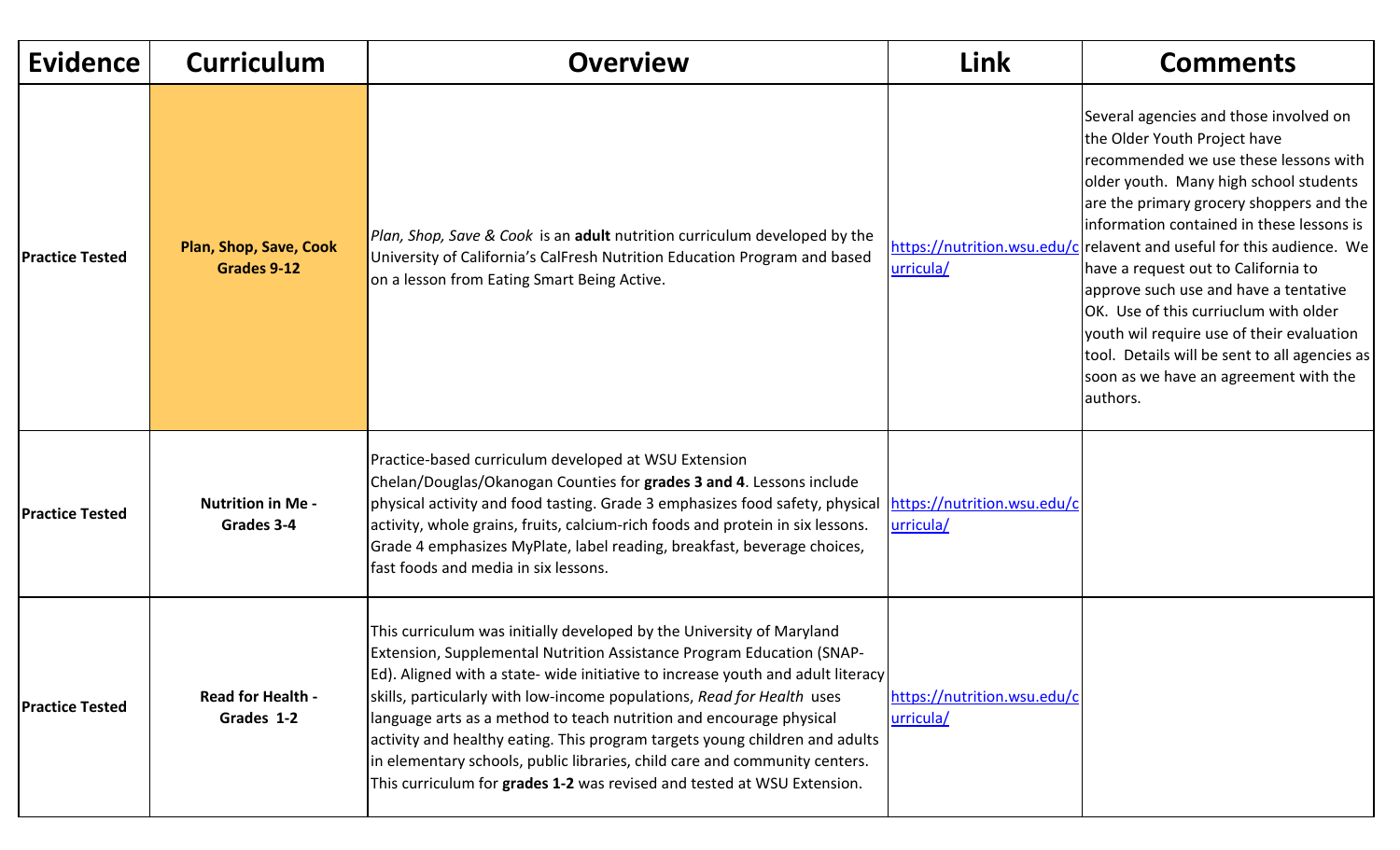| <b>Evidence</b>        | <b>Curriculum</b>                                                        | <b>Overview</b>                                                                                                                                                                                                                                                                                                                                                                                                                                                                                                                                                                                                                                                                                                                                                | Link                                                                                                                              | <b>Comments</b> |
|------------------------|--------------------------------------------------------------------------|----------------------------------------------------------------------------------------------------------------------------------------------------------------------------------------------------------------------------------------------------------------------------------------------------------------------------------------------------------------------------------------------------------------------------------------------------------------------------------------------------------------------------------------------------------------------------------------------------------------------------------------------------------------------------------------------------------------------------------------------------------------|-----------------------------------------------------------------------------------------------------------------------------------|-----------------|
| <b>Practice Tested</b> | <b>Rethink Your Drink -</b><br><b>Older Youth Lessons</b><br>Grades 9-12 | Program includes 3 lessons: What's in Your Drink, Think Before You Drink,<br>Empower Yourself. Each can be done in segments (10 segments total, 40-<br>60 minutes each). Includes handouts, student survey, tips, resources.                                                                                                                                                                                                                                                                                                                                                                                                                                                                                                                                   | http://www.cdph.ca.gov/pr<br>ograms/cpns/Pages/Rethin<br>kYourDrinkCurriculum.aspx                                                |                 |
| <b>Practice Tested</b> | <b>Show Me Nutrition -</b><br><b>Grades K-8</b>                          | Show Me Nutrition is a comprehensive nutrition curriculum that teaches<br>youths from preschool through junior high how to have a healthy lifestyle.<br>Several important health themes are taught in each grade level, such as<br>nutrition, food safety, physical activity, media influence and body image,<br>and the grade levels are designed for continuity. Age-appropriate content,<br>activities and handouts make learning about healthy eating fun for<br>students in all grade levels. The preschool through fifth grade curricula<br>include family newsletters that help family members and caregivers<br>support learning from each grade level. Each curriculum includes handouts<br>to reinforce lesson content with families and caregivers. | http://extension.missouri.e<br>du/p/SMN100                                                                                        |                 |
| <b>Practice Tested</b> | <b>Super Tracker</b><br>Grades 9-12                                      | Help students in grades 9-12 learn how to build a healthy diet using<br>SuperTracker. The lesson plans include a variety of topics such as selecting<br>healthy snacks, finding personal recommendations for what and how much efault/files/printablemateri<br>to eat, evaluating food selections, and building healthy meals. Each lesson<br>plan includes learning objectives, detailed instructions, and accompanying<br>resources and handouts.                                                                                                                                                                                                                                                                                                            | https://choosemyplate-<br>prod.azureedge.net/sites/d<br>als/SuperTrackerHighSchoo<br>ILessonPlans2016Updates-<br><b>FINAL.pdf</b> |                 |